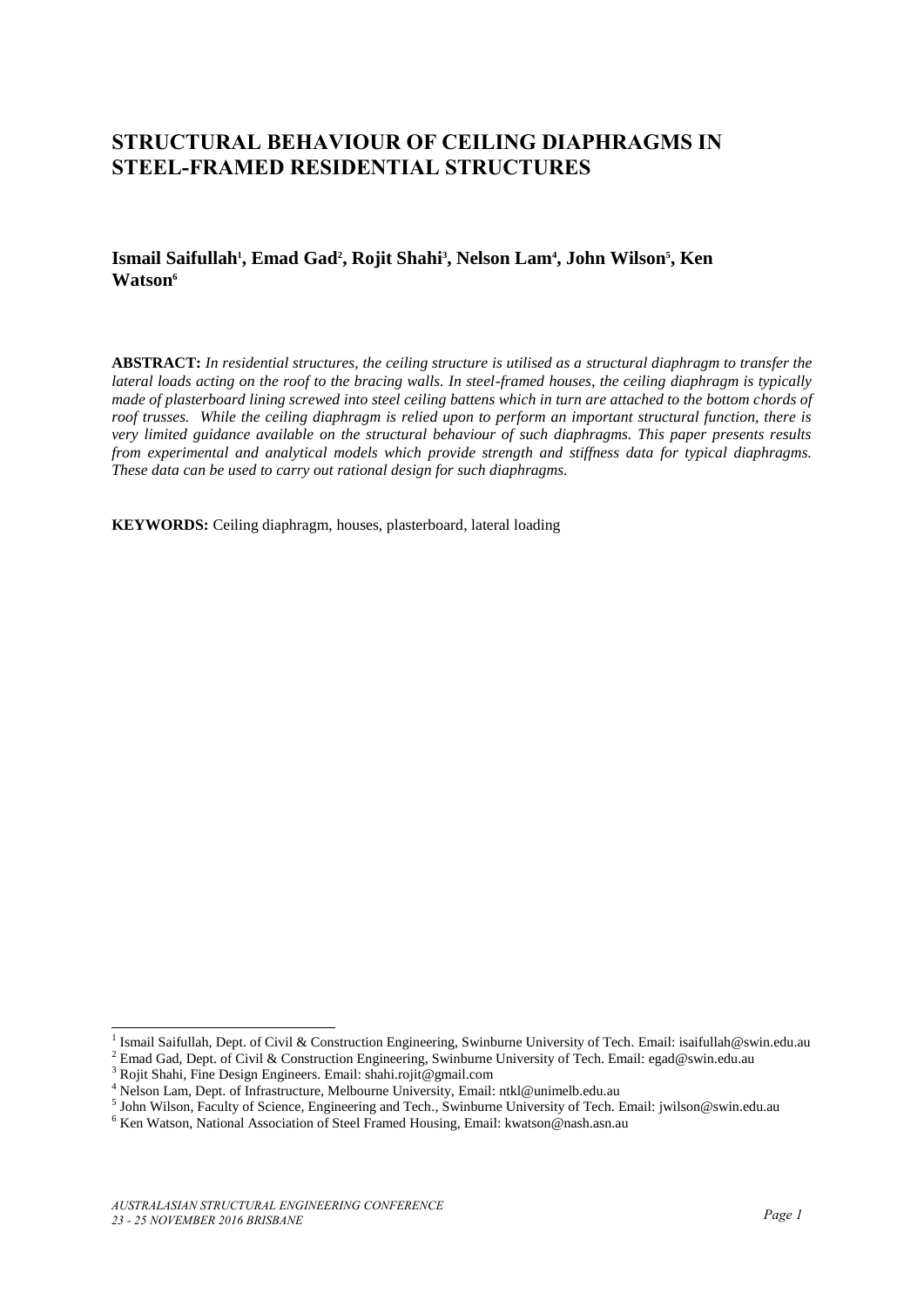## **1 INTRODUCTION**

The overall behaviour of a domestic structure under lateral loading from wind and earthquakes is influenced by both structural and non-structural components [1,2]. The ceiling is normally considered as a horizontal diaphragm which distributes such lateral loads to the bracing walls. In Australia, the ceiling diaphragm, in single and two storey cold-formed steel domestic structures, is typically made of plasterboard lining which is attached to ceiling battens which in turn are connected to the bottom chord of the roof trusses.

While the ceiling diaphragms need to be sufficiently strong to safely transfer the lateral loads to the bracing walls, knowledge of the stiffness of the diaphragms is required to correctly distribute the loads to the walls. For example, the International Building Code (IBC) [3] provides classification of diaphragms as being either flexible or rigid diaphragm relative to the stiffness of the bracing walls. However, in Australian design standards, there is no reference to the rigidity of the ceiling or roof diaphragms for either timber or steel framed houses. Reardon [1] conducted testing on a full scale steel-framed house and concluded that the ceiling diaphragm may be considered as rigid, while Breyer et al. [4] mentioned that ceiling/roof diaphragms can be considered as flexible. Phillips et al. [5] found that the design procedures for lightframed housing normally adopt the horizontal roof and ceiling diaphragms as flexible. Indeed, there is very limited data available on the strength and stiffness of ceiling diaphragms for Australian houses. The main source of information available is that contained in AS1684-2010 [6,7], which specifies the maximum distance between bracing walls which can be spanned by the roof system. This span is limited to a maximum of 9 m, regardless of the loading, roof geometries or material properties.

Therefore, it is necessary to evaluate the rational assessment of the strength and stiffness of horizontal diaphragms (i.e. ceiling diaphragms) to correctly design the lateral load-resisting system. The development of a rational design method would allow Australian designers and manufacturers to develop optimised systems rather than relying on extrapolation of historical empirical data. This would foster innovation in the important sector of industry in both Australia and internationally.

This paper investigates the lateral performance of typical ceiling diaphragms in cold-formed steel framed domestic structures in Australia. Particularly, the paper provides experimental testing of typical ceiling diaphragms in Australian domestic structures that are made of plasterboard lining screwed to cold-formed steel battens which are in turn screwed to bottom chords of steel roof

trusses. The main objective of the test is to determine the strength and stiffness of a typical ceilings diaphragm. A finite element model is also developed and described in this paper and validated against the experimental results. This model is used to undertake parametric studies covering key factors which affect the strength and stiffness of ceiling diaphragms.

### **2 EXPERIMENTAL SETUP**

Testing of full-scale ceiling diaphragm segments in the laboratory is the most common method for the determination of in-plane strength and stiffness of diaphragms. Diaphragms can be tested in two different configurations, namely cantilever or beam [9]. In the cantilever configuration, the diaphragm is essentially tested in racking as a shear wall, while in the beam configuration the diaphragm is assumed to act as a simply-supported deep beam spanning between bracing walls as shown in Figure 1. In this system, load is applied at one-third distance of the diaphragm to simulate the monotonic loading as presented in Figure 1. The advantage of cantilever setup is that it simpler to test. However, the beam test configuration is closer to the actual action of a ceiling but it is more demanding in terms of setup and testing. For this paper, the ceiling was tested in the beam configuration.



*Figure 1: Testing of diaphragm as deep beam* 

## **3 TEST SPECIMEN**

The size of the tested specimen was 5400 mm long and 2400 mm wide (Figure 2). The ceiling battens were top-hat 22 sections, while the bottom chord members were 90 x 40 x 0.75 mm lipped channel sections. The ceiling battens and bottom chord members were made of G550 cold-formed steel sections manufactured by BlueScope Steel. The spacing of the bottom chord members was 900 mm, while the spacing of the ceiling battens was 600 mm. The ceiling battens were attached to the bottom chord members using two Buildex 10G x 20 mm hex head self-drilling tek screws at each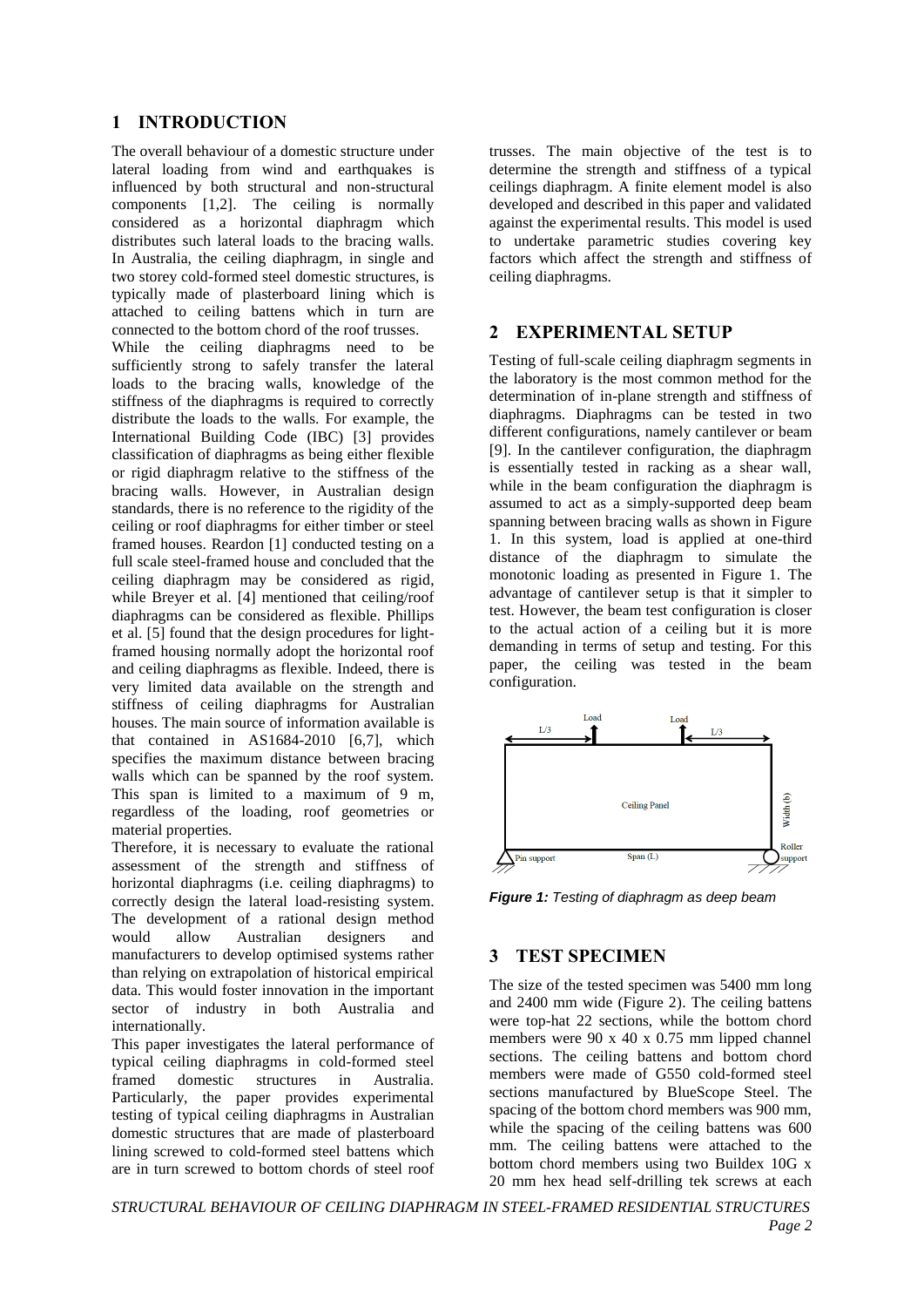joint. Figure 3 shows the bottom chords and ceiling battens on the test jig before placement of the plasterboard.

The lining consisted of four 2400 x 1350 x 10 mm Gypsum plasterboard sheets manufactured by Boral which were screwed to the ceiling battens. The plasterboard sheets were attached to the ceiling battens using Buildex 6G-8 x 25 mm bugle-head needle-point screws at 270 mm spacing along each ceiling batten. The recessed joints between the plasterboard sheets were butt-jointed using the procedure recommended by the manufacturer. Figure 4 shows the completed test specimen prior to testing.



*Figure 2: Layout of test specimen* 



*Figure 3: Bottom chords and ceiling battens on the test jig before placement of plasterboard* 



*Figure 4: Completed test specimen*

It should be noted that the distance between the end plasterboard screws and the plasterboard edges is typically between 15mm and 22mm. Therefore for this test specimen the plasterboard screws were

provided at a typical edge distance of 20 mm along the perimeter of the diaphragm. In this research, adhesive was not used to connect the plasterboard sheathing with the battens.

## **4 TEST RESULTS**

The test panel was loaded in increments up to failure, and the load-deflection behaviour of the tested ceiling diaphragm is shown in Figure 5. Failure occurred at the load of 7.5 kN as result of failure of plasterboard connections to the battens along edges and tear-out of plasterboard at the screw connections at corners of the diaphragm, as shown in Figure 6.



*Figure 5: Experimental load vs. net-deflection*



*Figure 6: Tear-out of plasterboard at the screw connections located at the corners of the diaphragm* 

There was no relative movement between the individual plasterboard sheets. The whole lining system translated as a single unit. Further, there no relative displacement was observed between the ceiling battens and the bottom chords. However, considerable bending of the ceiling battens was observed as illustrated in Figure 7. No damage was observed to the bottom chords. Only minor local buckling of the bottom chord members was observed during the test but it was recoverable after unloading.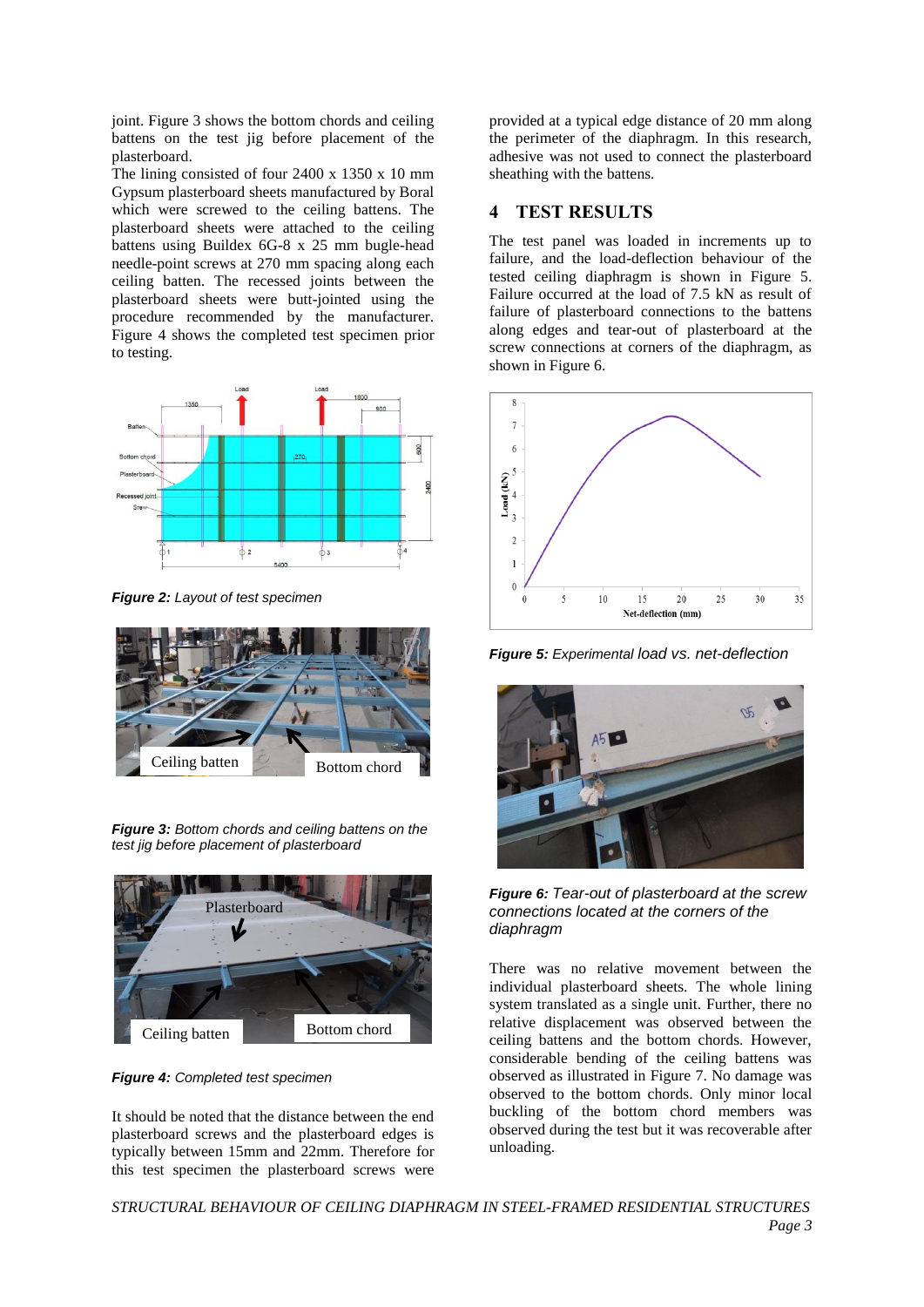

*Figure 7: Deformed shape of the test specimen showing bending of battens and translation of the plasterboard as a rigid body. The plasterboard screw connections failed mostly along edges A and B.*

Based on the results from this test specimen the ultimate load capacity is found to be 1.6kN per meter depth of diaphragm (2.4m for this specimen). The initial stiffness is 0.28kN/mm/m which is applicable to a load level up about 80% of the ultimate load.

The ultimate load and stiffness value deducted from this test represent low bound values. This is due to the fact that this test specimen did not include additional resistance provided by out-ofplane walls on which the chord members would be supported. Such walls would contribute in terms of: (i) their own flexural strength; (ii) the top plate of the walls providing a bearing surface for the translating plasterboard (Figure 7) which changes the failure mode from the plasterboard connections to plasterboard crushing along its bearing edge; and (iii) contribution from ceiling cornices which connect the ceiling plasterboard to wall plasterboard.

A large number of other ceiling diaphragms were tested covering a range of parameters such aspect ratio of diaphragms and spacing of battens.

#### **5 FINITE ELEMENT MODELLING**

Modelling is important for achieving in depth understanding of behaviour and for extending the benefits of experimental results. In this research, finite element models are developed and used to fully understand the influence of different parameters in order to develop a generalised design guides.

ANSYS software was used to construct Finite Element (FE) model. ANSYS covers various types of non-linearity, such as material non-linearity, geometric non-linearity, element non-linearity. In the development of the FE model of the ceiling diaphragm, different types of elements were used to

simulate all relevant components. All elements used in the model are listed below:

- Bottom chords and ceiling battens were modelled as two-node beam elements. The connections between the bottom chord and ceiling battens members were modelled as pinned connections using coupling system.
- The plasterboard was modelled by eight node plane stress plate elements with a thickness of  $10 \text{ mm}$
- The plasterboard screws were modelled as nonlinear spring elements. Each screw was modelled by three springs, with two springs acting in two orthogonal directions within the plane of the plasterboard and the third acting in the out of plane direction. These spring elements had different load-slip characteristics, depending on the location of the screw (field screws away from edge and edge screws close to plasterboard edge).
- The values used to define the load-slip curves of the non-linear springs were obtained from the shear connection tests [8] which were performed to cover both edge screws and field screws (connections not influenced by edge effects).

The results from FE model were compared with the experimental results and were found to be good agreement. The comparisons of the experimental and analytical load-deflection curves are presented in Figure 8. The failure mode and overall deformed shape from FE model were also in agreement with the experimental results.



*Figure 8: Comparison between experimental and FE results for the test specimen* 

#### **6 PARAMETRIC STUDY**

The results presented earlier are for loading on the diaphragm in the direction perpendicular to the ceiling battens (parallel to the chords). This represents the more flexible and weaker direction as opposed to loading perpendicular to the chords. To demonstrate this difference two FE models were created based on the validated model presented in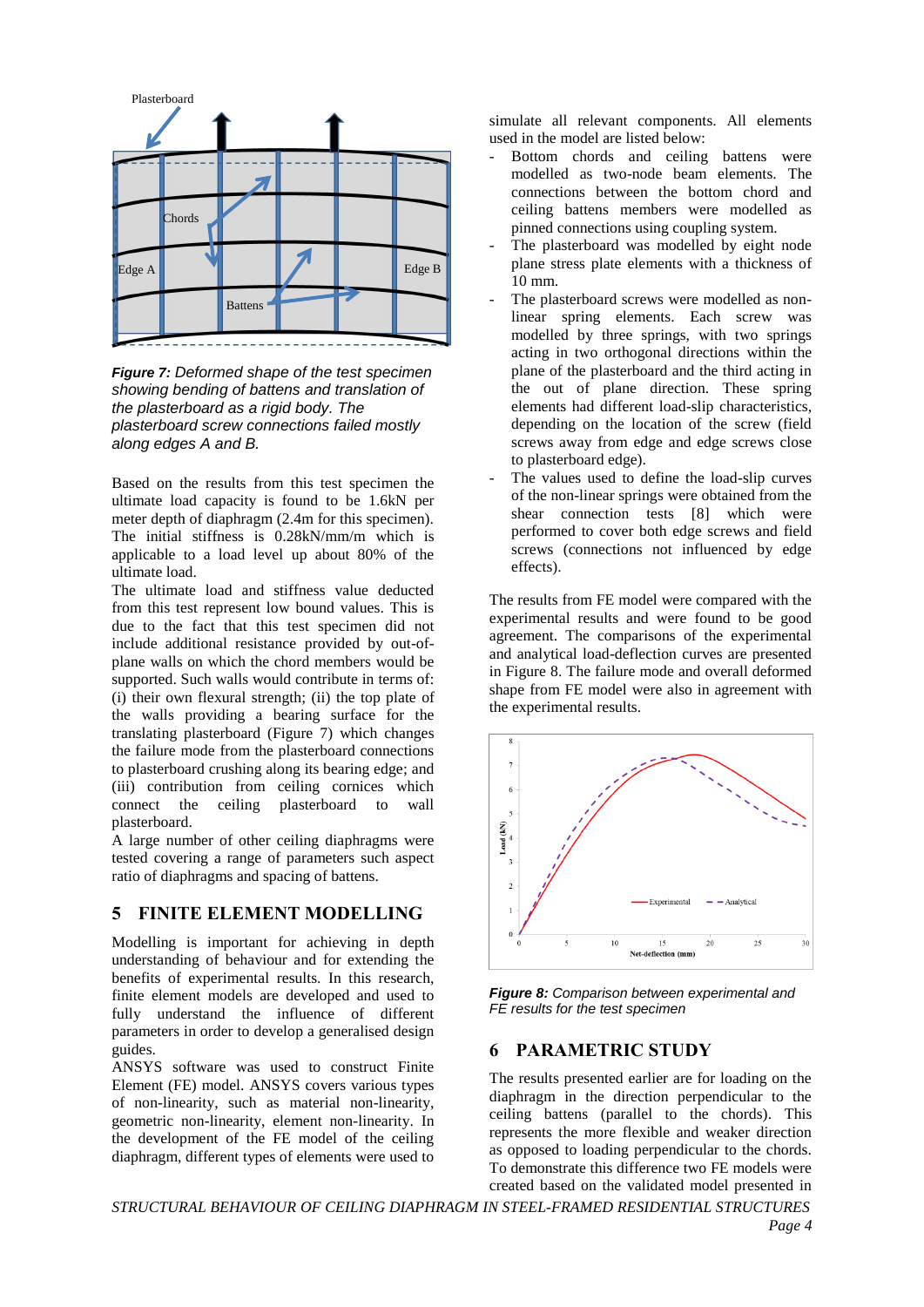Section 5. One model represented loading perpendicular to the battens and another for loading perpendicular to the chords (parallel to the battens). Both models had the same materials, size and spacing of members and connection details.

Both models measured 5.4 m long and 5.4m wide. The spacing of the ceiling battens was kept at 450 mm, while the bottom chord spacing was 900 mm. The plasterboard screws were fixed at 270 mm spacing along all ceiling battens.

The resulting load-deflection curves for both loading directions are depicted in Figure 9.



*Figure 9: Comparison of load-deflection behaviour between loading directions perpendicular to batten and parallel to bottom chords*

From Figure 9, the ultimate capacity of the ceiling diaphragm in loading parallel to the ceiling battens is 3.6kN/m while that for loading applied perpendicular to the battens is only 1.8kN/m.

This is attributed in part to the higher stiffness of the actual steel frame (battens and chords without the plasterboard). However, the main reason for this increase in strength is the fact that for loading perpendicular to the battens, there are fewer plasterboard screws along the diaphragm edges (edges A and B in Figure 7) compared to loading parallel to the battens. For loading parallel to the chords the spacing of the screws along the edges (A&B in Figure 7) is the same as the batten spacing which is 450mm. Increasing the number screws along these edges results in almost proportional increase in strength. This is simply because the ceiling diaphragm acts in a similar manner to a deep beam with its capacity governed by its shear resistance. In turn the shear resistance is governed by strength of the connections between the plasterboard and supporting battens.

It should be mentioned that the above strength and stiffness values do not include contributions from the full roof trusses, roof cladding and roof bracing. If contributions from the full roof are to be considered, the in-plane strength and stiffness values of the roof system would be greater.

## **7 CONCLUSIONS**

Results from testing a ceiling diaphragm under inplane loading were presented in this paper. Further, finite element model was developed and validated against the experimental results. Based on the results and analyses of the full-scale ceiling diaphragm presented in this paper, the following remarks can be observed:

- The strength and stiffness of ceiling diaphragms can be obtained by testing in a deep beam configuration.
- FE modelling can be used to represent the behaviour of such diaphragms, but experimental load-slip behaviour of the connections between the plasterboard and battens is required as part of the model input.
- Under in-plane loading, the behaviour of the ceiling diaphragm is analogues to a deep beam where the ultimate strength is related to its shear capacity. In turn, the shear capacity of a diaphragm is directly related to the capacity of the screw connections between the plasterboard and battens at the ends of the diaphragm.
- For typical steel framed ceiling with plasterboard lining, the lower bound for inplane strength is around 1.8kN/m. This is for loading in a direction perpendicular to the ceiling battens. For loading parallel to the ceiling battens (i.e., perpendicular to the chords) the strength is about 3.6kN/m.
- The above strength values do not include contributions from the roof cladding and its bracing. Further, these do not include contributions from out-of-plane walls supporting the roof trusses and additional contributions which can be made by the ceiling cornices.

Further research is currently underway to utilise the experimental and FE results to produce a rational design guide for cold-formed plasterboard lined ceiling diaphragms.

## **ACKNOWLEDGEMENTS**

The work described in this report was undertaken as part of a research project funded by the Australian Research Council (ARC) LP110100430 and NASH. The authors would like to acknowledge Mr Les McGrath of PM Design for his valuable technical contributions as part of the project advisory group and Mr John Shayler of Steel Frame Solutions for generously providing numerous test specimens used in this research.

#### **REFERENCES**

[1] Reardon, G.F. (1990). "Simulated cyclone wind loading of a Nu–steel house", *Technical*